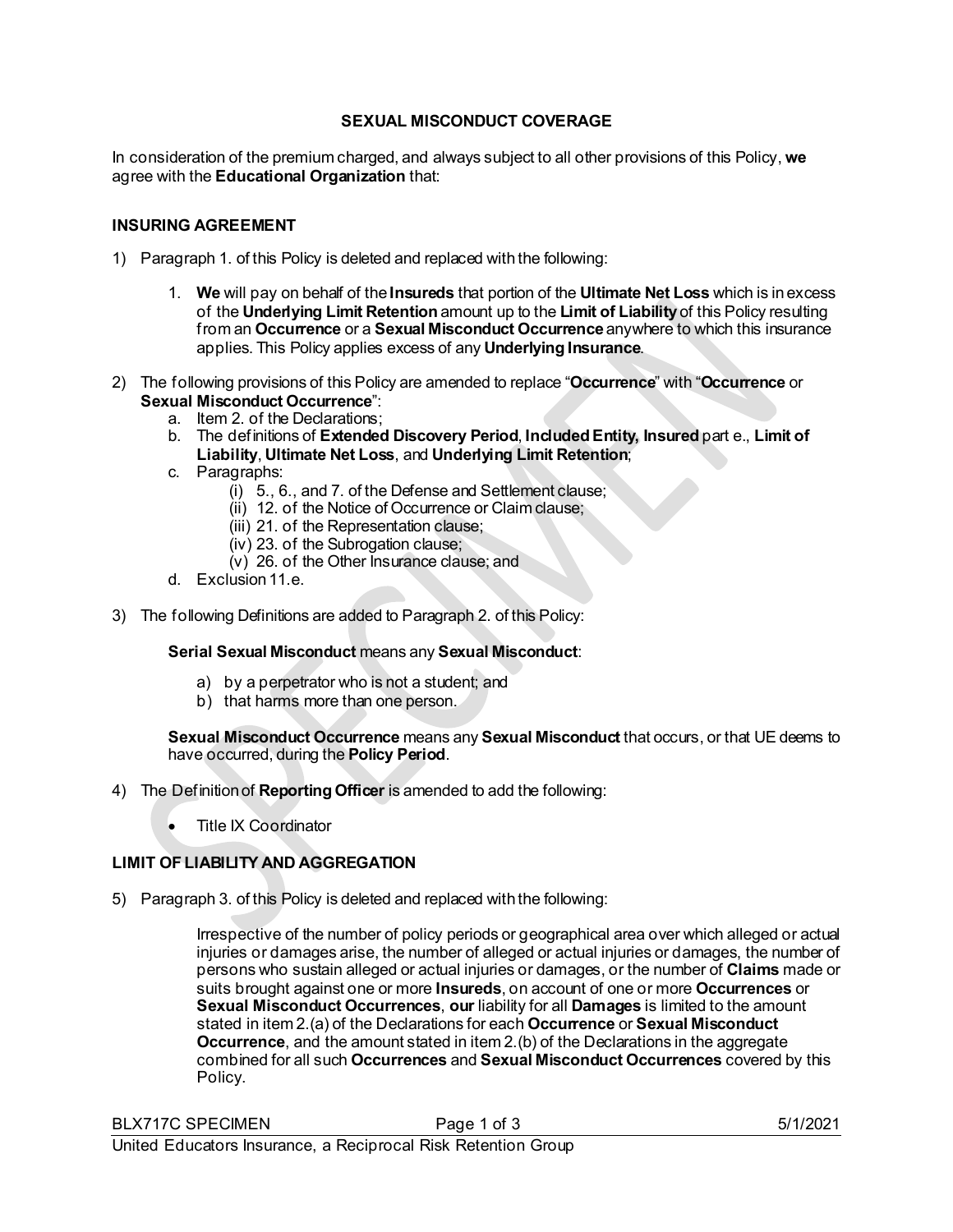All **Bodily Injury**, **Property Damage**, **Personal Injury** or **Advertising Injury** attributable directly or indirectly to the same accident, event, cause, defect or hazard, or failure to warn of such, or to the same or similar conditions, shall be deemed to constitute one single **Occurrence**, irrespective of the number of policy periods or geographical area over which alleged or actual injuries or damages arise, the number of alleged or actual injuries or damages sustained, the number of persons who sustain alleged or actual injuries or damages, or the number of **Claims** made against one or more **Insureds**.

In addition to the above, for all **Occurrences** or arising out of or related to:

# i. **Included Entity's Products**

Any alleged or actual injuries or damages that are directly or indirectly attributable to the design, formulation, manufacture, distribution, use, operation, maintenance or repair of an **Included Entity's Products** or the failure to warn as to its use, operation or maintenance shall be deemed to constitute one single **Occurrence**, irrespective of the number of policy periods or geographical area over which alleged or actual injuries or damages arise; the number of such alleged or actual injuries or damages sustained; the number of persons who sustain alleged or actual injuries or damages; or the number of **Claims** made against one or more **Insureds**.

## ii. **Athletic Traumatic Brain Injury**

The following circumstances listed below which in any way cause, result in, and/or are related or connected to **Athletic Traumatic Brain Injury**, including any related **Medical Services**, shall collectively be grouped together and deemed to constitute one single **Occurrence**, irrespective of the number of policy periods or geographical area over which alleged or actual injuries or damages arise, the number of such alleged or actual injuries or damages sustained, the number of persons who sustain alleged or actual injuries or damage, or the number of **Claims** made against one or more **Insureds**:

- (1) any and all related accidents during the **Policy Period**;
- (2) the continuous, intermittent or repeated exposures to the same or similar conditions that commence during the **Policy Period**; or
- (3) formal or informal policies, practices, procedures or courses of conduct that commence during the **Policy Period**.

For **Sexual Misconduct Occurrences**, any **Sexual Misconduct** by a single perpetrator or by more than one perpetrator acting in concert with one another that occurs while the **Educational Organization** maintains primary or buffer excess coverage for **Sexual Misconduct** with **us** shall be deemed to constitute one **Sexual Misconduct Occurrence**  taking place on the date of the first **incident of Sexual Misconduct** by that perpetrator or perpetrators acting in concert with one another irrespective of the:

- a. geographical area over which the alleged or actual injuries or damages arise;
- b. number of policies issued by **us** to the **Educational Organization** on which any **Claims** are made;
- c. number of alleged or actual injuries or damages sustained;
- d. number of persons who sustain alleged or actual injuries or damages; or
- e. number of **Claims** made against one or more **Insureds**.

Any physical assault or abuse committed by or alleged to have been committed by a perpetrator of **Sexual Misconduct** or perpetrators acting in concert with one another shall be